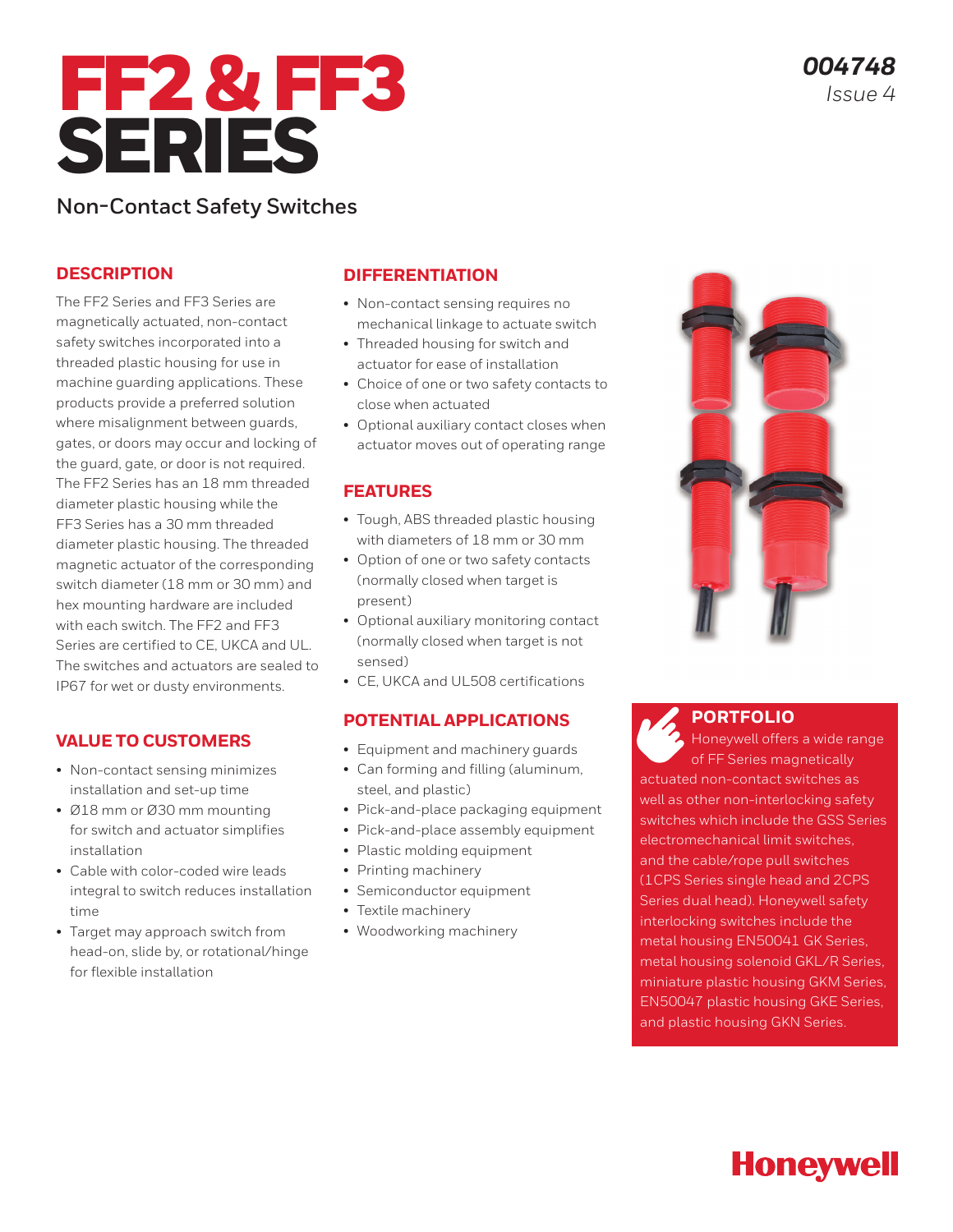### NON-CONTACT SAFETY SWITCHES FF2 SERIES AND FF3 SERIES

| <b>TABLE 1. SPECIFICATIONS</b>                           |                                                            |                                        |                                          |                                        |
|----------------------------------------------------------|------------------------------------------------------------|----------------------------------------|------------------------------------------|----------------------------------------|
|                                                          | <b>Parameter</b>                                           |                                        |                                          |                                        |
| <b>Characteristic</b>                                    | FF2-10-AC (Ø18)<br>FF2-11-AC (Ø18)                         | FF2-10-DC (Ø18)<br>FF2-11-DC (Ø18)     | FF3-20-AC (Ø30)<br>FF3-21-AC (Ø30)       | FF3-20-DC (Ø30)<br>FF3-21-DC (Ø30)     |
| <b>Contact</b><br>arrangement                            | 1NC (FF2-10-AC)<br>1NC/1NO (FF2-11-AC)                     | 1NC (FF2-10-DC)<br>1NC/1NO (FF2-11-DC) | 2NC (FF3-20-AC)<br>2NC/1NO (FF3-21-AC)   | 2NC (FF3-20-AC)<br>2NC/1NO (FF3-21-AC) |
| <b>Contact rating</b><br>(safety contact)                | 2 A at 230 Vac                                             | 1 A ind./res. at 30 Vdc.               | 2 A at 230 Vac                           | 1 A ind./res. at 30 Vdc                |
| <b>Sensing distance*</b><br>(safety contact)             | 10 mm [0.4 in] ON<br>30 mm [1.18 in] OFF                   |                                        | 10 mm [0.4 in] ON<br>35 mm [1.38 in] OFF |                                        |
| Close/drop-out/<br>bounce<br>(safety contact)            | $3 \text{ ms} / 2.1 \text{ ms} / 0.7 \text{ ms}$           |                                        |                                          |                                        |
| <b>Contact rating</b><br>(aux. contact)                  | 15 W/10 VA                                                 |                                        |                                          |                                        |
| <b>Sensing distance*</b><br>(aux. contact)               | 7 mm [0.28 in] OFF<br>14 mm [0.55 in] ON                   |                                        | 7 mm [0.28 in] OFF<br>20 mm [0.79 in] ON |                                        |
| Close/drop-out/<br>bounce<br>(aux. contact)              | $0.5 \text{ ms} / 0.3 \text{ ms} / 0.7 \text{ ms}$         |                                        |                                          |                                        |
| Internal fuse**                                          | ac: 2 A fast acting                                        | dc: 1 A fast acting                    | ac: 2 A fast acting                      | dc: 1 A fast acting                    |
| <b>External fuse **</b><br><b>(customer</b><br>supplied) | ac: 1.6 A fast acting                                      | dc: 0.8 A fast acting                  | ac: 1.6 A fast acting                    | dc: 0.8 A fast acting                  |
| <b>Environmental</b><br>seal rating                      | <b>IP67</b>                                                |                                        |                                          |                                        |
| <b>Vibration/shock</b>                                   | 50 Hz to 100 Hz/10 g                                       |                                        |                                          |                                        |
| <b>Operating</b><br>temperature                          | $-10^{\circ}$ C to 55 $^{\circ}$ C<br>[14°F to 131°F]      |                                        |                                          |                                        |
| <b>Housing</b><br>material                               | ABS resin filled                                           |                                        |                                          |                                        |
| <b>Mounting and</b><br>alignment                         | Actuator and switchconcentric when safety contact actuated |                                        |                                          |                                        |
| <b>Agency</b><br>certifications                          | CE, UKCA, UL                                               |                                        |                                          |                                        |
| <b>Wiring</b>                                            | 3 m [9.8 ft] pre-wired                                     |                                        |                                          |                                        |

*\*Sensing distance is measured from the surface of the switch to the surface of the magnetic actuator.*

*\*\*All safety contacts should be fused externally as the internal fuse is not resettable.*

### **FIGURE 1. CONNECTION DIAGRAMS**





#### FF2-11-AC & FF2-11-DC Red } Safety<br>} Contact 1 NC Blue Green } Auxiliary<br>} Contact 1 NO Yellow



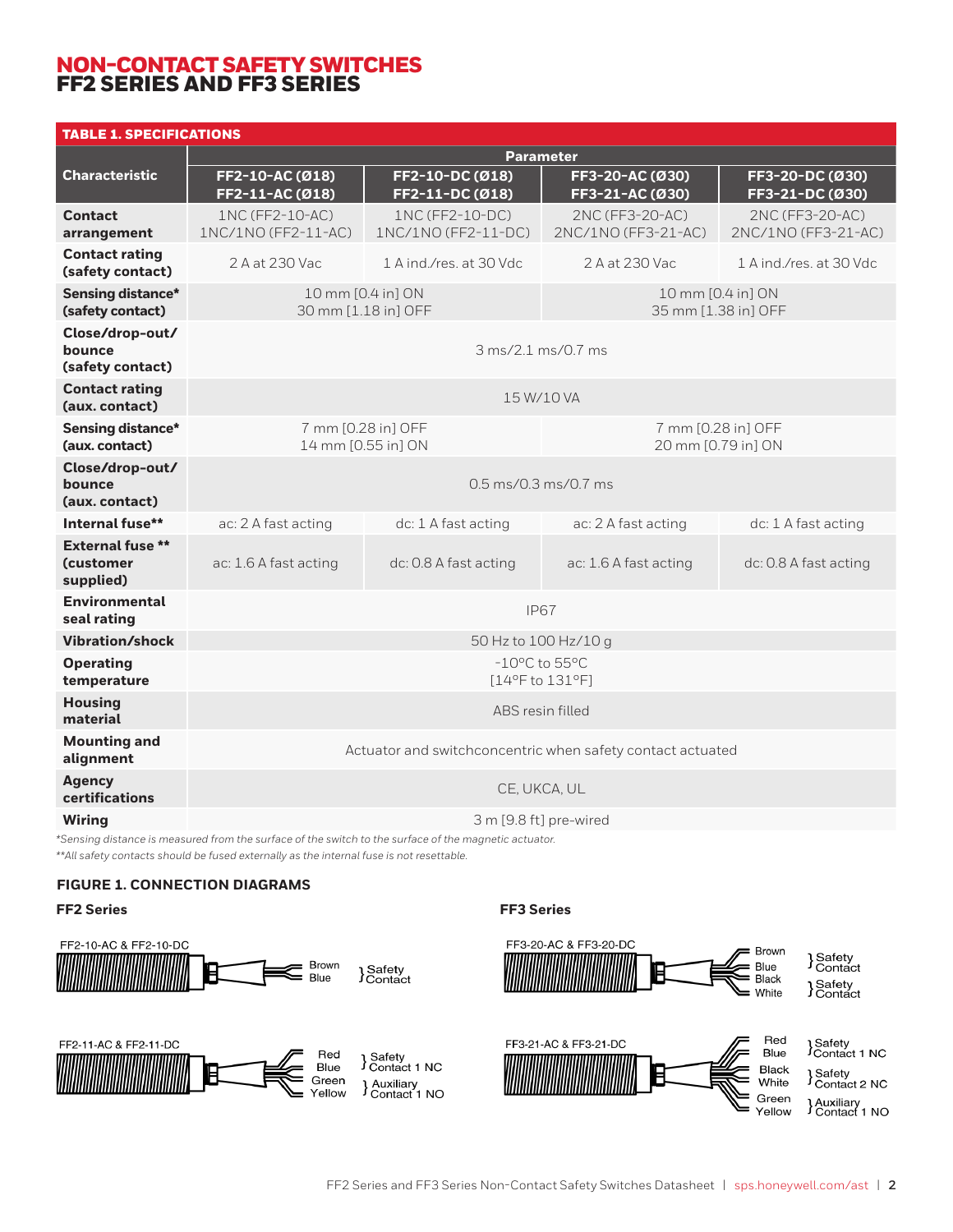### NON-CONTACT SAFETY SWITCHES FF2 SERIES AND FF3 SERIES

### **FIGURE 2. CONTACT CONFIGURATION DIAGRAMS\***



\* Contact configurations shown under closed condition for guard device. Actuator has energized switch contacts, as shown.

#### **FIGURE 3. MOUNTING DIMENSIONS (FOR REFERENCE ONLY: mm [in])**



| <b>TABLE 2. ORDER GUIDE</b> |                                                                                      |  |  |
|-----------------------------|--------------------------------------------------------------------------------------|--|--|
| <b>Catalog Listing</b>      | <b>Description</b>                                                                   |  |  |
| <b>FF2 Series</b>           |                                                                                      |  |  |
| FF2-10-AC-03                | FF2 Series safety switch and actuator, Ø18 mm [0.71 in], 1NC, Vac contact rating     |  |  |
| FF2-11-AC-03                | FF2 Series safety switch and actuator, Ø18 mm [0.71 in], 1NC/1NO, Vac contact rating |  |  |
| FF2-10-DC-03                | FF2 Series safety switch and actuator, Ø18 mm [0.71 in], 1NC, Vdc contact rating     |  |  |
| FF2-11-DC-03                | FF2 Series safety switch and actuator, Ø18 mm [0.71 in], 1NC/1NO, Vdc contact rating |  |  |
| <b>FF3 Series</b>           |                                                                                      |  |  |
| FF3-20-AC-03                | FF3 Series safety switch and actuator, Ø30 mm [1.18 in], 2NC, Vac contact rating     |  |  |
| FF3-21-AC-03                | FF3 Series safety switch and actuator, Ø30 mm [1.18 in], 2NC/1NO, Vac contact rating |  |  |
| FF3-20-DC-03                | FF3 Series safety switch and actuator, Ø30 mm [1.18 in], 2NC, Vdc contact rating     |  |  |
| FF3-21-DC-03                | FF3 Series safety switch and actuator, Ø30 mm [1.18 in], 2NC/1NO, Vdc contact rating |  |  |